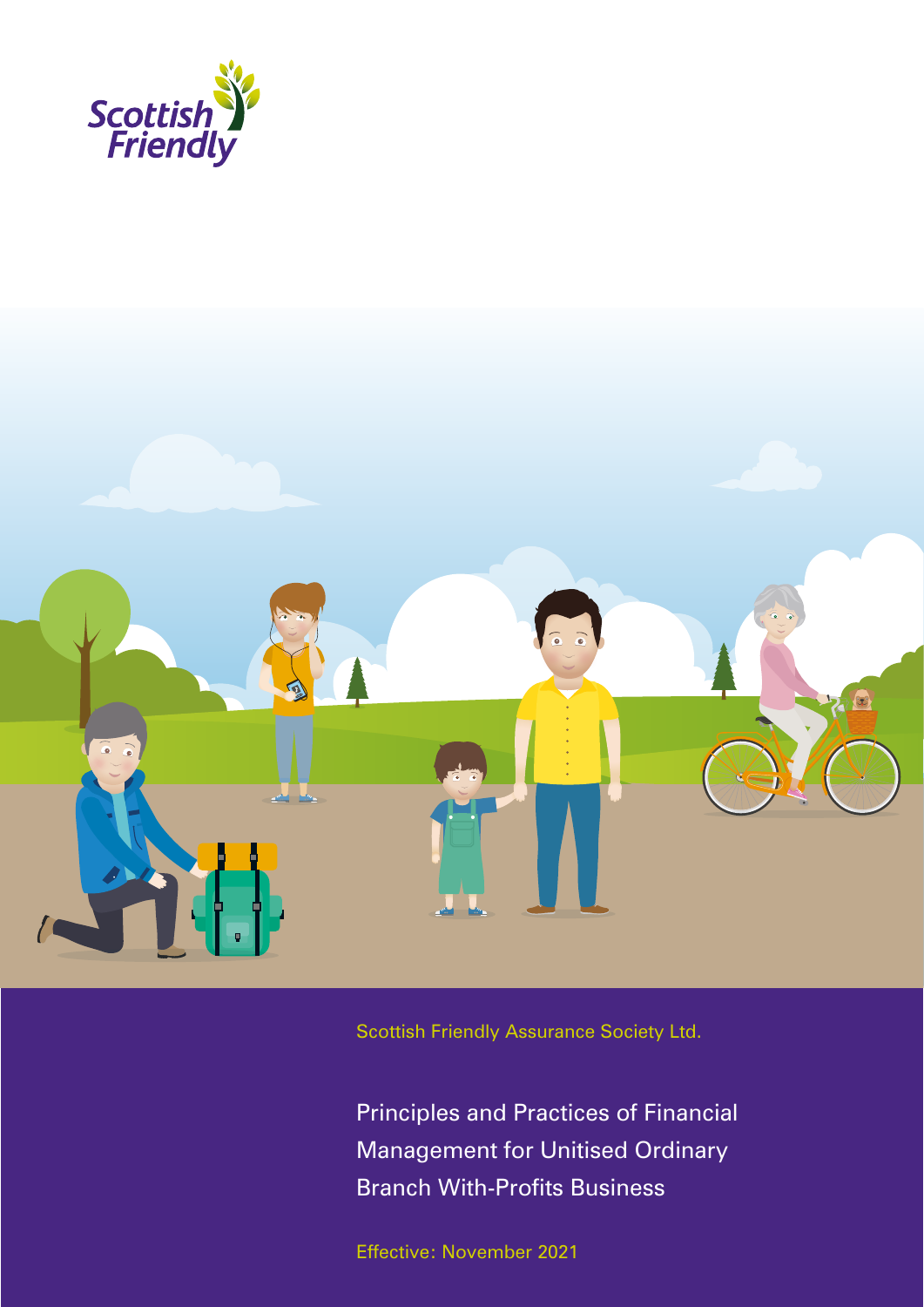

# **Contents**

| 1.  | Introduction                                            | 3               |
|-----|---------------------------------------------------------|-----------------|
| 2.  | <b>With-profits Policies</b>                            | 4               |
| 3.  | <b>Overriding Principles</b>                            | 4               |
| 4.  | Methods of determining claim<br>values                  | 4               |
| 5.  | <b>Bonus Policy</b>                                     | 6               |
| 6.  | <b>Smoothing Policy</b>                                 | 7               |
| 7.  | <b>Investment Strategy</b>                              | 8               |
| 8.  | Exposure to business risk                               | 9               |
| 9.  | <b>Charges and Expenses</b>                             | 10              |
| 10. | Management of the Estate                                | 11              |
|     | 11. Volume of new business                              | 12 <sub>2</sub> |
|     | <b>12.</b> Amendment of the Principles<br>and Practices | $12 \,$         |
| 13. | Glossary                                                | 14              |



For more information on Scottish Friendly and its products visit **scottishfriendly.co.uk** 



Scottish Friendly has won "Best Mutual Insurer" at the CFI.co.uk UK awards for the last three years running.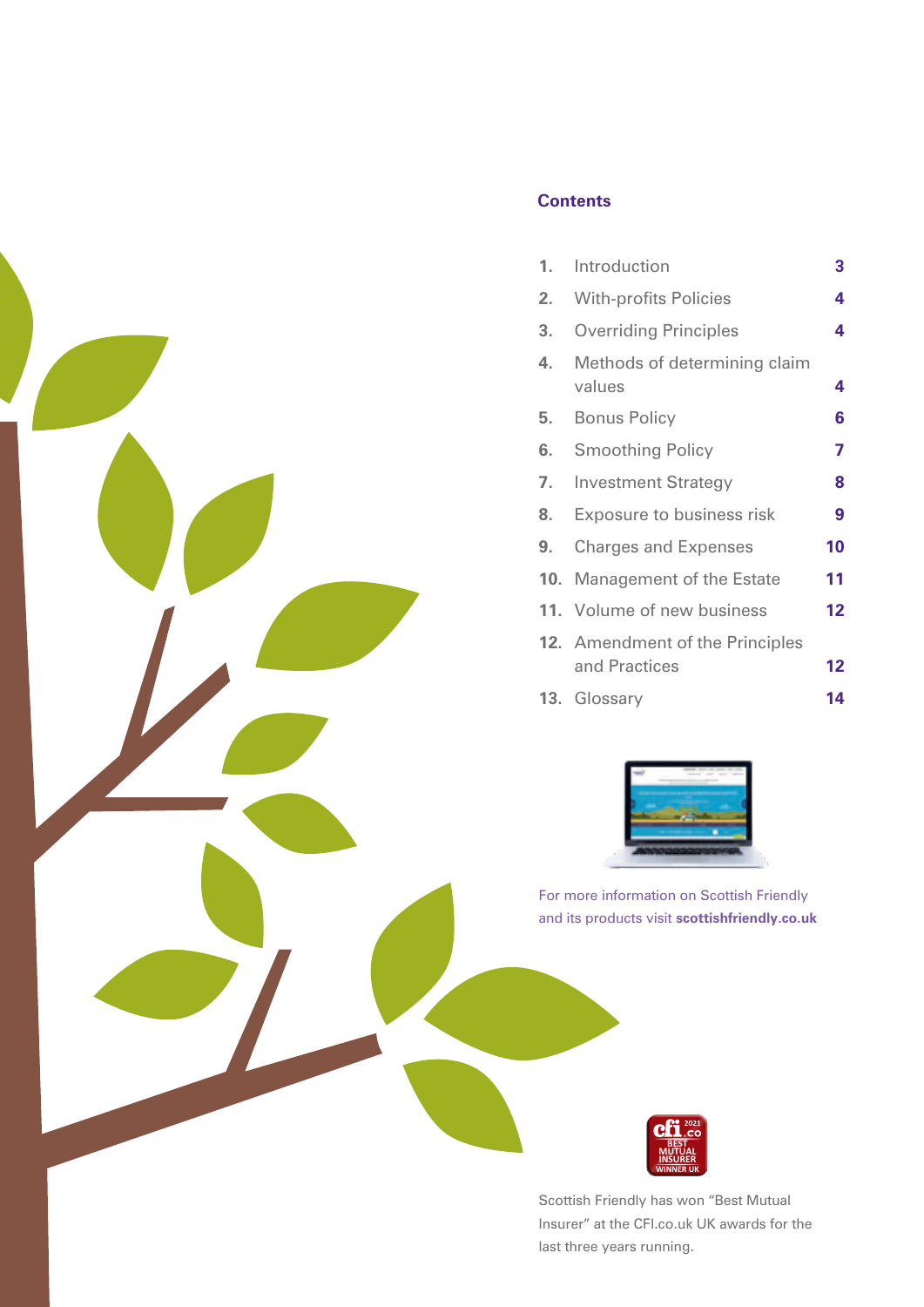Glossary

# **1. Introduction**

- **1.1** The Conduct of Business Sourcebook of the Financial Conduct Authority ("FCA") requires firms to establish and maintain 'Principles and Practices of Financial Management' ("PPFM") to govern the conduct of their with-profits business.
- **1.2** This document sets out the PPFM that Scottish Friendly Assurance Society Limited ("Scottish Friendly", "we" or "us") apply in managing the Unitised Ordinary Branch With-Profits Business, other than that managed within a Notional Fund. The PPFM are not intended to alter the rights and obligations we have under any policy documents we have issued to policyholders. Should there be any conflict between this PPFM and what is stated in any such policy document then the policy document will prevail.
- **1.3** Scottish Friendly was established as a friendly society in 1862 and is incorporated under the Friendly Societies Act 1992. We are a mutual society and so have no shareholders. Scottish Friendly is owned by its members, whether they are with-profits policyholders or non-profit policyholders. Scottish Friendly has a Board of Directors, which is the ultimate governing body for Scottish Friendly, and distribution of surplus and bonuses is determined by the Board upon the advice of the With-Profits Actuary.
- **1.4** The Board is required by FCA Rules to establish arrangements to ensure that there is appropriate independent oversight and challenge of the way it manages Scottish Friendly's with-profits business. Scottish Friendly has established a With-Profits Committee to advise the Board. The Board continues to be advised by the With-Profits Actuary.
- **1.5** We have established procedures to ensure that the Directors can satisfy themselves at regular intervals that the with-profits business is being managed in accordance with the PPFM. These procedures include a formal report to the Board from the With-Profits Actuary reviewing PPFM compliance, subject to oversight from by the With-Profits Committee.
- **1.6** Scottish Friendly operates a single fund (referred to as our "Main Fund") which contains all of the firm's assets and liabilities. Within the Main Fund, we have constituted and operate a number of separate, notional internal sub-funds (referred to in this document as "Notional Funds") in respect of certain blocks of business which

have transferred to us. Separate Notional Funds have been constituted in respect of the business transferred from each of the following:

- Scottish Legal Life Assurance Society;
- Marine & General Mutual Assurance Society;
- Rational Shelley Friendly Society;
- London, Aberdeen and Northern Mutual Assurance Society; and
- the Manulife with-profits fund of Canada Life Limited.
- **1.7** Scottish Friendly maintains separate PPFM documents in respect of the operation of the withprofits business in each Notional Fund, as well as two PPFM documents in respect of the operation of the with-profits business managed outside of the Notional Funds - one covers Conventional With-Profits Business and the other covers Unitised With-Profits Business.
- **1.8** This PPFM document covers the operation of the Unitised With-Profits Business that is managed outside of the Notional Funds.
- **1.9** We manage our overall financial position taking into account the Industrial and Ordinary Branch in aggregate. (Industrial Branch is business where home service agents originally collected the policy premiums in cash.)
- **1.10** The Principles are high-level statements that reflect the general approach adopted in managing the with-profits business and are not expected to change often. If the Directors decide that a Principle should be changed, the procedures that will be followed are set out in Section 12.
- **1.11** The Practices are statements of specific practice employed in managing the with-profits business. They reflect the current approaches given the particular circumstances and economic conditions. Practices are likely to be revised in response to changes in the regulatory, business and economic environment and as new methods and techniques are developed in the life and pensions industry. However, the different Practices would still need to conform to the Principles. The procedures for changing Practices are set out in Section 12.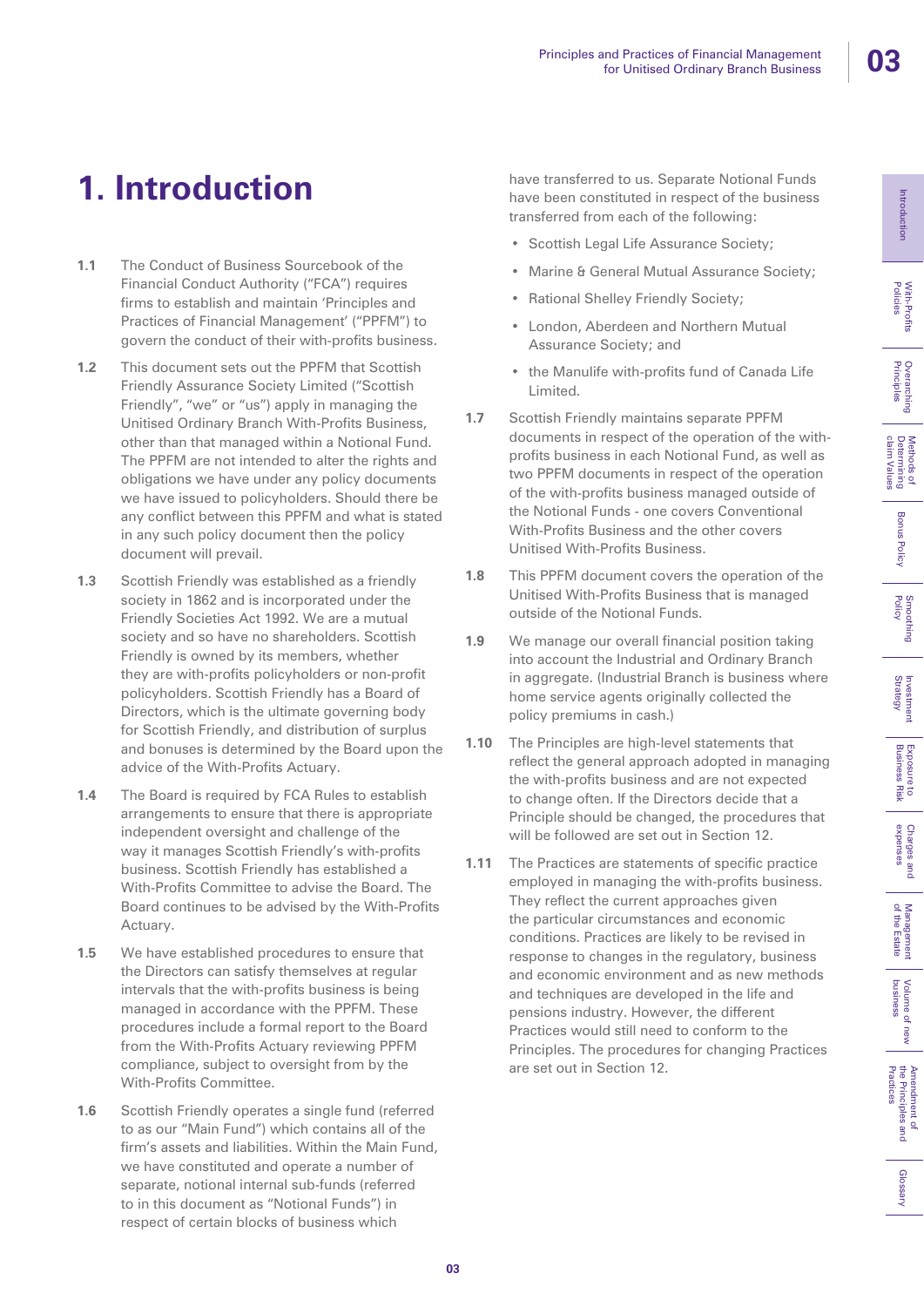# **2. With-profits Policies**

**2.1.** Premiums of Unitised with-profits policies are invested in the with-profits fund; units are allocated to policies as premiums are paid (and in some cases may be cancelled to meet expense charges and the cost of life cover or other benefits). Bonuses are additions to the benefits payable on with-profits policies and usually take one of two forms: annual (or regular or reversionary) bonuses which are added throughout the policy term and final (or terminal) bonuses which (if payable) are only added at the date of a pay-out. Annual bonuses are declared in the form of daily increases in the price of with-profits units. Policies

are split into two types Type G and Type NG. Type G policies have conditions which allow for the unit value to be guaranteed and the policy contract provides such details. Type NG policies do not have any unit value guarantees. If units are paid out at a date or in circumstances when the unit price is not guaranteed then the value of units may be reduced if the underlying market value of the assets in the fund is lower than the unit value. But, where the underlying market value of the fund is higher, a final bonus may be payable expressed as an increase in unit value as at the claim date.

# **3. Overriding Principles**

- **3.1** Scottish Friendly has three overriding principles that can be regarded as overriding the Principles and Practices contained elsewhere in this document if they come into conflict. These are:
	- **(a)** We will manage our business in accordance with all legal and regulatory requirements.
	- **(b)** We will manage our business in a sound and prudent manner with due regard to the interests of our policyholders and with a view to treating all policyholders fairly.
- **(c)** We will aim to manage our business in order to ensure that all guaranteed benefits can be paid as they fall due.

# **4. Methods of determining claim values**

### **4.1 Principles**

- **4.1.1** We will use appropriate models, methods and techniques to manage the with-profits business and determine pay-outs.
- **4.1.2** For most classes of with-profits business, payouts will be determined having regard to asset shares to try to ensure that fairness is maintained between different groups and generations of policies. Asset shares represent the accumulated value of a policy using the actual experience of Scottish Friendly in terms of investment returns (after tax, where appropriate), mortality, expenses, and other charges. For classes of business where asset shares do not represent an equitable guide to pay-outs, pay-outs will be determined by other appropriate methods.
- **4.1.3** Our method of determining the amount payable to a unitised with-profits policyholder aims to ensure that, on average over the longer term, the amount paid out when units are realised is 100% of asset share. This is subject to maintaining the

solvency position of Scottish Friendly and meeting a minimum payment equal to the guaranteed benefits at maturity date (or, where appropriate, such other dates as are specified in the policy document where the unit price is guaranteed). The average amount payable is taken over all policies becoming claims over a number of years, so that in any one year the amounts paid out on claims may be more or less than 100% of asset shares. This "Smoothing Policy" is described in more detail in Section 6.

**4.1.4** The amount payable on claim is determined as the value of units at the quoted unit price, which increases over time due to the additional of annual bonuses, plus any final bonuses (or less any Market Value Adjustments if appropriate) that apply on the date of the claim. We aim to distribute the surplus fairly and equitably between each policyholder, each class of policyholder and each generation of policyholder by using a combination of annual bonuses and final bonuses. Our bonus policy is described in Section 5.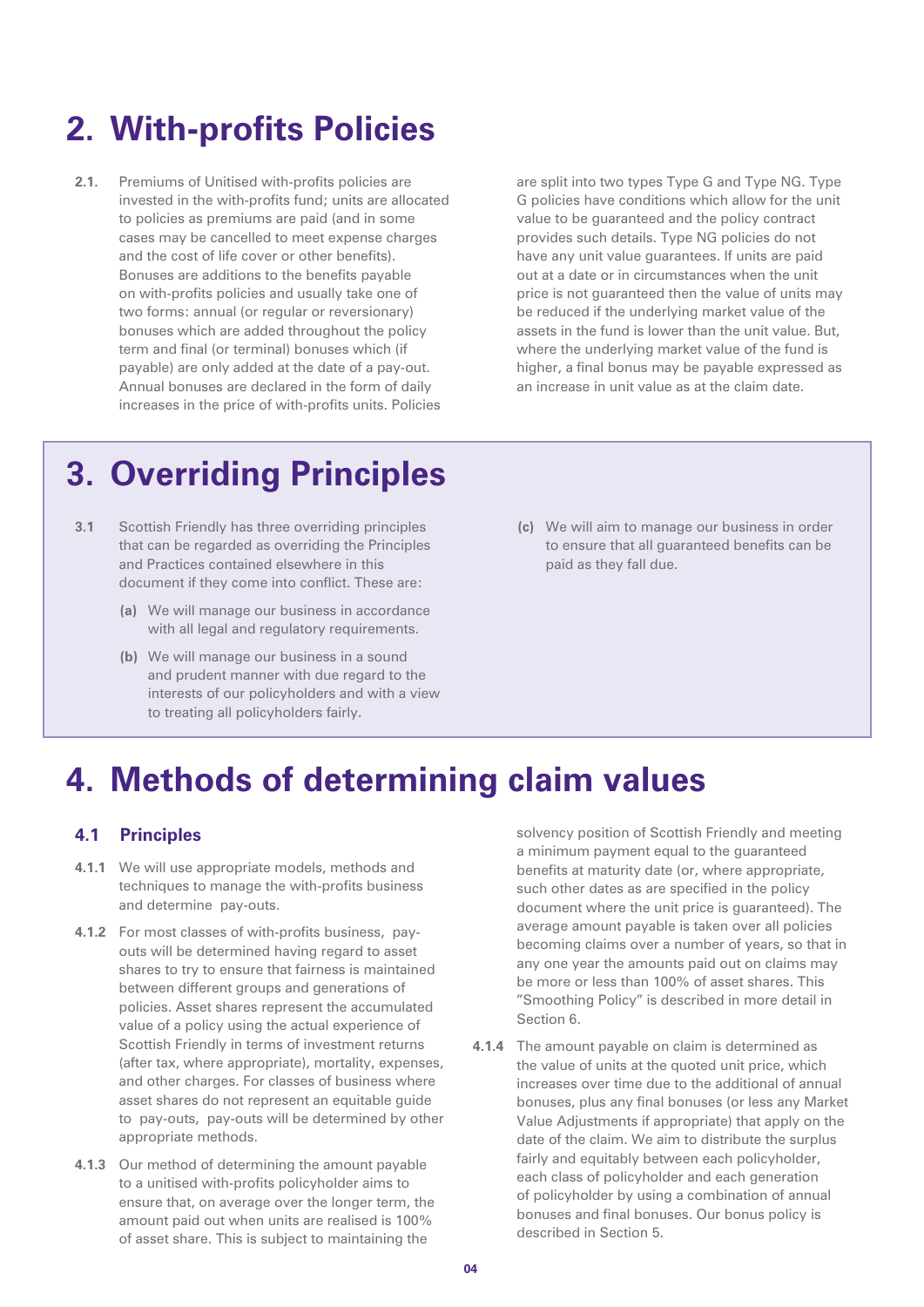With-Profits<br>Policies

**Overarching**<br>Principles

Methods of<br>Determining<br>claim Values

**Bonus Policy** 

Smoothing<br>Policy

Investment<br>Strategy

Exposure<br>Business F to<br>Risk

Charges and<br>expenses

**4.1.5** Any approximations which are used should not materially affect resulting pay-outs or bonuses compared to the result of more precise methods which could practicably have been used at a reasonable cost.

## **4.2 Practices**

- **4.2.1** For most classes of with-profits business payouts will be determined having regard to asset shares (see below) to try to ensure that fairness is maintained between different groups and generations of policies. Approximate methods may be used for minor lines of business and when insufficient data precludes the use of more precise methods.
- **4.2.2** Asset shares are determined for all policy classes as:

Asset share at the start of the period

**Plus** premiums received

**Plus** investment return (which can be negative) on the underlying assets

**Minus** cost of death or other risk benefits

**Minus** Charges for expenses, tax and guarantees

Asset shares are calculated for each type of unitised with-profits contract and premium type (regular and single) for each policy based on month of entry. In the context of a unitised withprofits contract, such an asset share is referred to as the contract's "shadow fund".

- **4.2.3** If the retrospective approach outlined above is not appropriate then a prospective method will be considered.
- **4.2.4** The methods, parameters and assumptions underlying these calculations are documented each year and signed off by the With-Profits Actuary. Any changes to current methods, parameters or assumptions relevant to a particular method have to be approved by the With-Profits Actuary and reported to the Board.
- **4.2.5** The investment returns allocated to shadow funds are the same as the investment returns on Scottish Friendly's linked funds in respect of the relevant asset mix. Expenses and tax are allowed for in the underlying unit price calculation for those investment returns.
- **4.2.6** The investment returns credited to the asset shares may be adjusted to take account of profits (or losses) arising from other business risks borne by the Main Fund. The With-Profits Actuary will consider the appropriateness of such an adjustment each year as part of the bonus

recommendation considered by the Board. This will take into account the profits and losses from:

- the subsidiary companies;
- the expense margins arising from the subfunds;
- the non-profit business of the Main Fund (included business that has transferred into the Main Fund); and
- any other miscellaneous sources.
- **4.2.7** Our current practice is that any excess of the actual expenses and costs of providing guarantees over the charges deducted from asset shares is met by the Estate and not included as a miscellaneous profit in the calculation of asset shares for the remaining policies. The current annual charge for guarantees for Type G policies is 0.25% of the asset share.
- **4.2.8** Should the Estate fall outside the boundaries of our target range then, on the advice of our With-Profits Actuary, options will be considered to bring the Estate back within the target range, which may include an enhancement (or reduction) to asset shares as discussed in Section 10.
- **4.2.9** When units are to be realised there will be an adjustment to the value of units to allow for the difference between the value of the units and the value of the shadow fund. This will take the form of a rate of final bonus or, where the shadow fund is lower than the unit value, a Market Value Adjustment. However, a Market Value Adjustment will not be applied to any Type G policies on any date when the unit price is guaranteed (ie death, maturity or often a policy anniversary specified in the policy document).

of the Estate Management

Management<br>of the Estate

business

Practices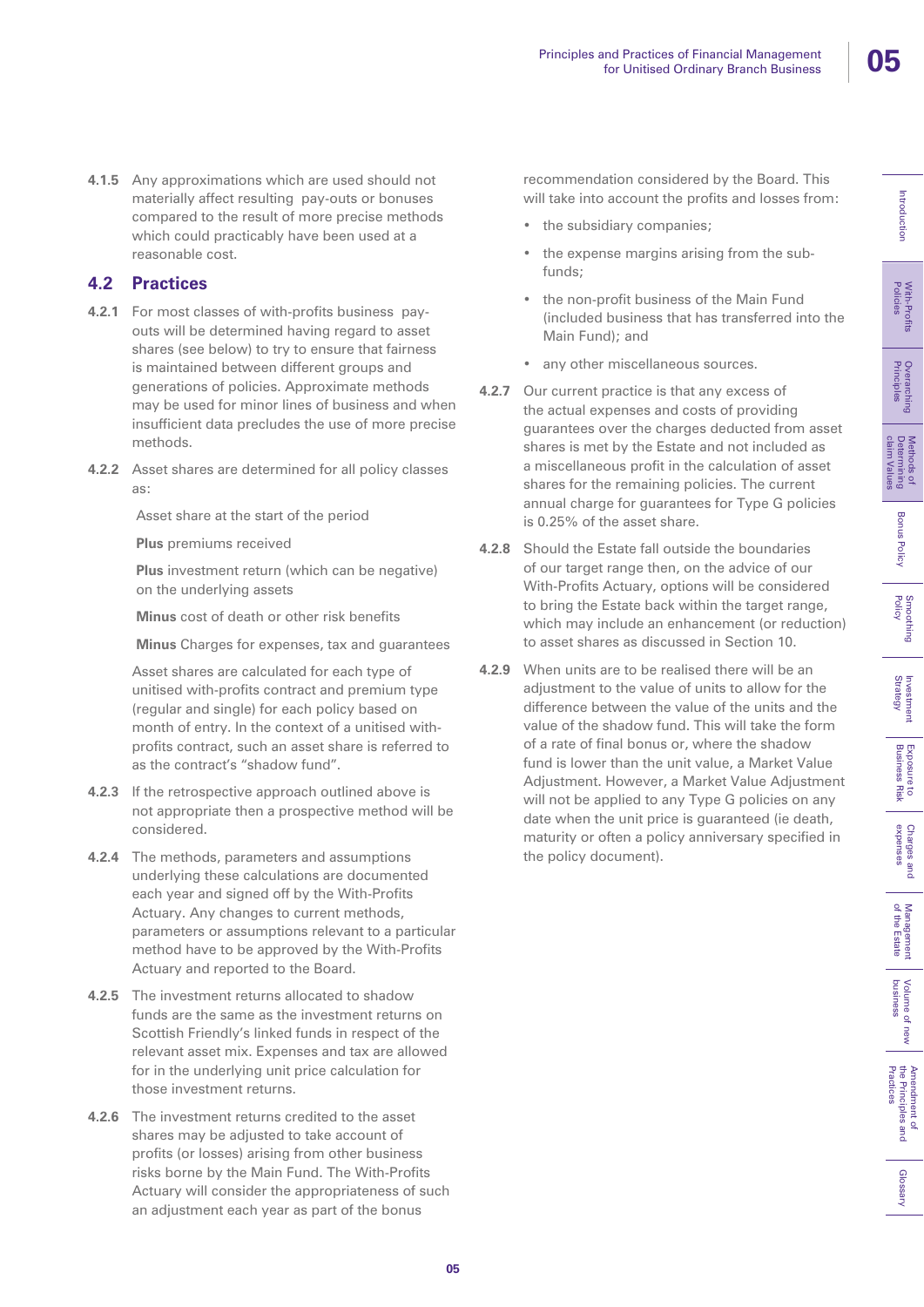# **5. Bonus Policy**

## **5.1 Principles**

- **5.1.1** The distribution of surplus and bonuses is determined by the Board upon the advice of the With-Profits Actuary. In giving the advice the With-Profits Actuary will take into account:
	- the need to ensure that Scottish Friendly is able to meet its statutory liabilities;
	- the current and possible future capital needs of Scottish Friendly;
	- the investment strategy (see Section 7);
	- the bonus policy (described in Sections 4, 5 and 6);
	- regulatory requirements about protecting withprofits policyholders; and
	- the need for an appropriate level of security for policyholders' benefits.
- **5.1.2** We aim to distribute the surplus fairly and equitably between each policyholder, each class of policyholder and each generation of policyholder by using a combination of annual bonuses and final bonuses. The amount payable on claim is determined as the value of units at the quoted unit price, which increases over time due to the addition of annual bonuses, plus the final bonus (or less the Market Value Adjustment) that applies on the date of the claim.
- **5.1.3** Part of the surplus is allocated to a with-profits policy each year by adding an annual bonus. Provided the policy is maintained until maturity (or any other date specified in the policy document when unit price is guaranteed) then, once declared, this annual bonus is guaranteed. Annual bonuses will be added when appropriate to provide policyholders with additional guaranteed benefits; the aim in setting annual bonus rates is to increase policy values in line with the average redemption yield on medium to long term government bonds less a margin to cover the charges for expenses and guarantees at a level considered sustainable in the long term. Where necessary however the Directors will restrict annual bonus rates in order to protect the solvency of Scottish Friendly or to ensure the maintenance of a reasonable balance between the guaranteed benefits and final bonuses payable at maturity (or such other dates as are specified in the policy document).
- **5.1.4** The bonus policy will be regularly reviewed to ensure it remains appropriate. Any changes made to the bonus policy will be communicated to policyholders in a timely and appropriate manner, and the reasons for the changes will be explained.
- **5.1.5** The rate of final bonus (or, where appropriate any Market Value Adjustment) will be set so that the value of any units that are realised will be close to the asset share of the policy, but not reflecting day to day fluctuations in asset share due to market volatility.

## **5.2 Practices**

- **5.2.1** Our current approach is to review the level of annual bonus rates once a year. In reviewing annual bonus rates, we first consider the sustainability of rates that do not depart significantly from those declared in recent years. This reflects the expectation that, in normal circumstances, annual bonus rates will change relatively infrequently.
- **5.2.2** Policy asset shares are projected forward under different economic scenarios and using current rates of annual bonus, to determine the level of final bonus (if any) that would be payable to ensure maturity values equated to the asset shares. The aim is to establish if current rates of annual bonus (taking a long-term view) allow for an appropriate proportion of bonus and payout to be paid in final (non-guaranteed) form under reasonably foreseeable economic and demographic experience.
- **5.2.3** As a guide, Scottish Friendly's aim, over the long term, is to pay final bonus rates in the range of 15% to 30% of the accumulated units including declared annual bonuses for policies at a 10 year term and 40% to 65% for policies at a 25 year term, consistent with maintaining an appropriate free asset position and appropriate investment freedom. Where projected final bonus rates on "best estimate" assumptions lie generally within these ranges, then current annual bonus rates would be regarded as supportable.
- **5.2.4** Paragraph 5.2.3 does not apply to Type NG policies. Such polices have no guarantees and are invested more heavily in equity-type assets than Type G policies. The range of final bonuses, or Market Value Adjustments which might be applied, is therefore much wider.
- **5.2.5** Where projections assuming current annual bonus rates do not produce acceptable results,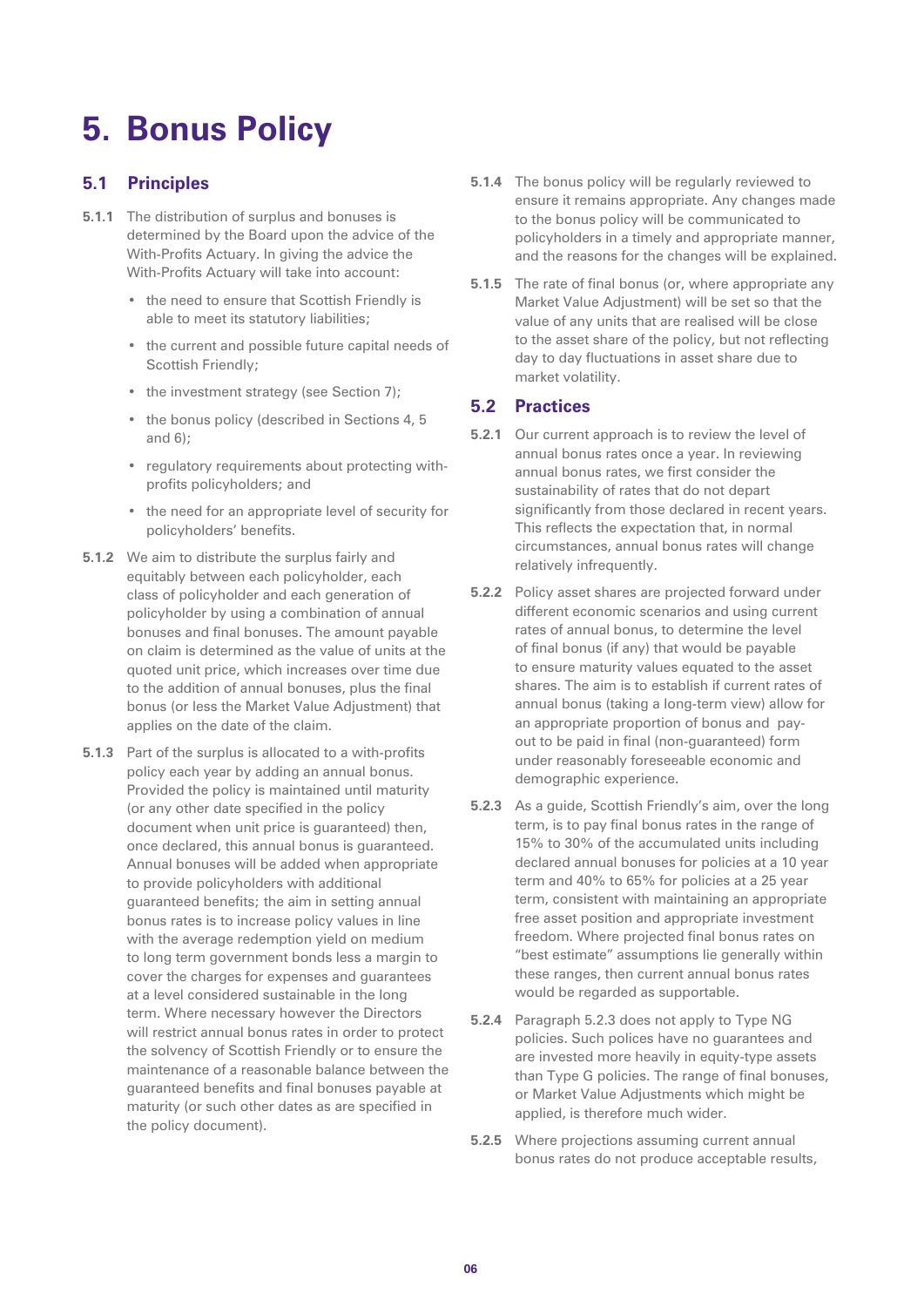With-Profits<br>Policies

**Overarching**<br>Principles

Methods of<br>Determining<br>claim Values

**Bonus Policy** 

Smoothing<br>Policy

Investment<br>Strategy

Exposure<br>Business F to<br>Risk

Charges and<br>expenses

Introduction

alternative bonus rate assumptions are tested to determine the most appropriate rates to be declared. Should it be necessary to reduce annual bonus rates, Scottish Friendly would seek to avoid large reductions (beyond 0.50% per annum) subject, however, to Scottish Friendly's free asset and solvency position being satisfactory.

- **5.2.6** Annual bonuses may fall to zero in some extreme market conditions and will only be declared if the Board is satisfied that the solvency of the fund will not be detrimentally affected over the short or long term.
- **5.2.7** Final (or terminal) bonuses are only payable at the time of a claim, and reflect more closely the performance of the fund at that time; they are not guaranteed and tend to fluctuate. Final Bonuses may fall to zero in some circumstances such as significant falls in the values of the fund's assets. In such circumstances, provided the unit price is not guaranteed on the claim date, a Market Value Adjustment may be applied. We aim to target pay-outs at 100% of asset shares, subject to the Smoothing Policy described in Section 6. The target is for at least 90% of both surrender and

# **6. Smoothing Policy**

## **6.1 Principles**

- **6.1.1** Our Smoothing Policy aims to operate so that under and overpayments to the underlying asset share will be balanced out over time. The aim over the longer term is to share out all the surplus earned on the fund.
- **6.1.2** The extent of Smoothing will be constrained so that the cost of Smoothing to the fund is broadly neutral over the long term.

# **6.2 Practices**

- **6.2.1** We aim to target maturity pay-outs at 100% of asset shares, subject to, in normal market conditions, a maximum change in the pay-outs on policies of the same original term maturing from one review to the next of 10% (upwards or downwards).
- **6.2.2** As discussed in paragraph 10.2.3, Scottish Friendly, having considered the expected cost of Smoothing, may limit the extent of Smoothing if necessary to protect the Estate.
- **6.2.3** Market Value Adjustments may be applied to claims at any date where the policy does not provide for the unit price to be guaranteed. Unit prices are normally guaranteed at policy maturity or on death. Certain

maturity payments to fall within the range 80% to 120% of the unsmoothed asset share.

- **5.2.8** Our current approach for Type G policies is to review final bonuses (and Market Value Adjustments) four times a year although more frequent reviews will be undertaken in volatile market conditions. pay-outs for type NG policies are updated monthly and reflects the asset share at that date.
- **5.2.9** In certain circumstances it may be necessary to make approximations in setting bonus rates. In the majority of cases, the most significant approximation for unitised with-profits policies is the grouping of policies by duration in setting the scale for, and in applying, any Market Value Adjustment and/or terminal bonus. The effect of any approximations used in setting bonus rates is intended to be neutral, both within each class or generation of policyholders and in aggregate.

Type G policies may also specify a date in the policy document when the unit price is guaranteed and units may be realised free of any Market Value Adjustment. There are no such guaranteed dates or circumstances for Type NG polices. Market Value Adjustments are applied to maintain fairness between policyholders exiting the fund, and those remaining in it. Market Value Adjustments will only be applied due to the effects of movements in the value of assets held by the fund and the level of the reduction will be set so that pay-outs will be close to the asset share of the policy based on the underlying shadow fund for the relevant monthly cohort.

**6.2.4** Our current practice on smoothing of claim values other than by death or maturity is to apply Market Value Adjustments where necessary to limit the smoothing cost to 5% of the asset share. Market Value Adjustments apply to partial claims on a proportionate basis. Our current practice is to apply the same approach to smoothing for all policy types on claims of all sizes and terms, irrespective of the date at which they joined the fund.

of the Estate Management

Management<br>of the Estate

business Volume of new

Volume of new<br>business

Practices the Principles and Amendment of

Amendment of<br>the Principles and<br>Practices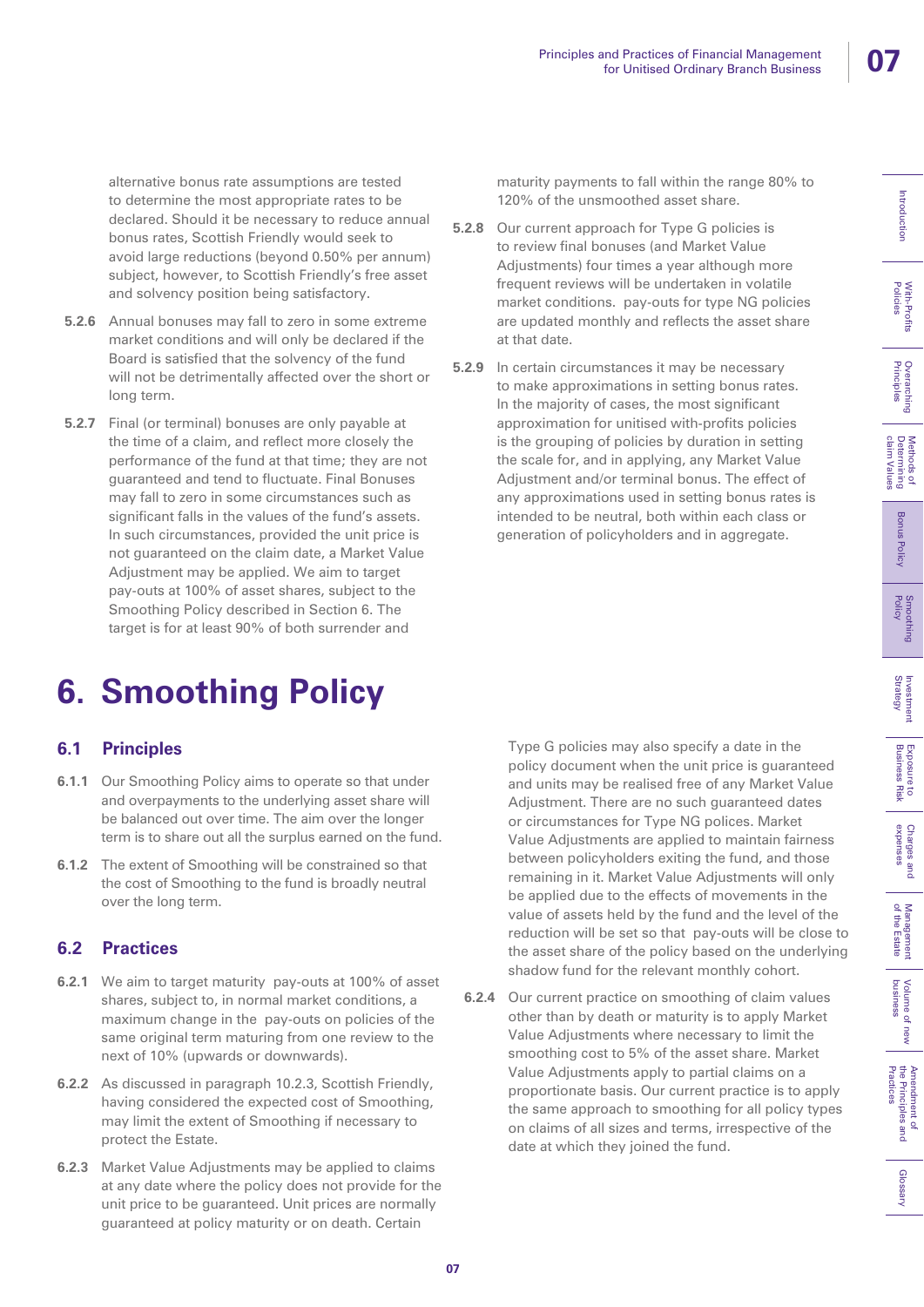# **7. Investment Strategy**

# **7.1 Principles**

- **7.1.1** The aim of the investment strategy of the Main Fund is to maximise the returns to with-profits policyholders while preserving the ability of the fund to meet its commitments to policyholders. In determining the mix of assets between different asset classes, the investment strategy will take account the financial strength of the fund, its ability to meet its regulatory capital requirements, and the long term expected returns available in each asset category and their volatility.
- **7.1.2** In considering the range of assets in which to invest, the fund may use Derivatives and other financial instruments, within limits determined by the Board, to help manage risk or to aid efficient portfolio management. The fund may also include assets that are not normally traded to support the operation of the business provided that the fund also holds sufficient liquid assets to meet its requirements.
- **7.1.3** In determining the investment strategy of the Main Fund, no reliance is placed on other assets of Scottish Friendly outside the fund.
- **7.1.4** Where any class of policy has a materially different profile of guarantees to other policies invested in the Main Fund, a different investment strategy may be adopted for this business. This may be implemented by the adoption of a differential asset allocation policy or by using an appropriate hedging strategy.
- **7.1.5** Until February 2009 the same investment strategy was used for the Estate as for other parts of the Main Fund. This Principle is considered to be too restrictive for the ongoing management of the fund and with effect from March 2009 this Principle no longer applied
- **7.1.6** Parameters for counterparty exposure are monitored and set by the Board on the advice of the Finance Director considering any relevant regulatory requirements. Where derivatives are used, appropriate constraints on counterparty exposures are established.

### **Practices**

**7.2.1** The investment strategy of the Main Fund and the mix of assets between different classes of asset are subject to formal review each year and more frequently in volatile market conditions. In doing so, the mix of assets will vary according to the financial strength of the fund – the weaker the fund, the less that will be invested in equities and property.

- **7.2.2** High level checks are completed on a regular basis to ensure that the assets held by the fund continue to remain suitable taking due account of the nature and term of the policy liabilities calculated on a realistic basis. In particular, detailed consideration is given to the impact that any potential adverse market conditions may have on the solvency of Scottish Friendly.
- **7.2.3** Cash flows are monitored at a high level and various cash flow projections (updated at least annually) are available to help ensure the fund maintains sufficient liquidity.
- **7.2.4** The amount of equity and property content (the equity backing ratio) is closely monitored as returns from such investments are generally more volatile than those from a fixed interest portfolio, and the equity backing ratio would be reduced if necessary to ensure the solvency position of the fund was not compromised by an unsuitable asset mix.
- **7.2.5** We would expect the future equity backing ratio in respect of the assets supporting Type G policy asset shares of most with-profits policies in the Main Fund to normally be in the range of 20% to 70%. We target a lower maximum equity backing ratio for a small number of products with high levels of guarantees.
- **7.2.6** Type NG polices can give policyholders greater exposure to equity-type assets and the investment profile is therefore normally more heavily weighted towards this type of asset and may have an equity backing ratio of up to 100%.
- **7.2.7** No move away from these provisions can be made without the sanction of the Board, taking into account advice from the Investment Committee and the With-Profits Actuary.
- **7.2.8** Due regard is also given to security and diversification within each asset class, taking into account Scottish Friendly's risk appetite.
- **7.2.9** The Investment Committee meets regularly and monitors performance, strategy and compliance with the investment mandates of the fund. The Executive, with the permission of the Chairman, has the authority to vary these guidelines to permit investment changes between Committee meetings. The above counterparty guidelines apply to all counterparties, approved or otherwise.
- **7.2.10** The Main Fund may invest in derivatives either as part of efficient portfolio management or to help manage risk by matching specific liabilities or to protect solvency. Any decision to invest in derivatives is subject to Board approval.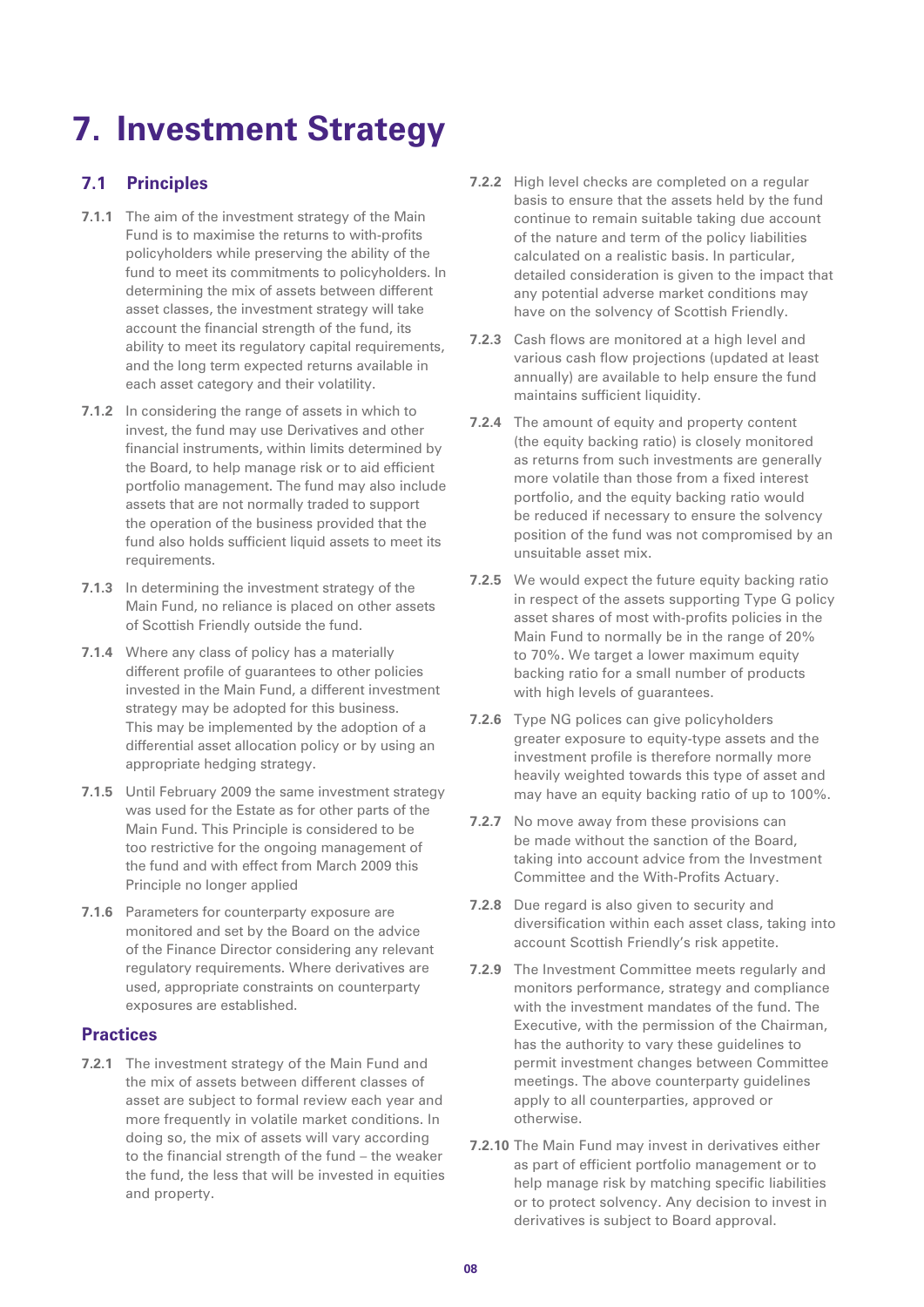With-Profits<br>Policies

**Overarching**<br>Principles

Methods of<br>Determining<br>claim Values

**Bonus Policy** 

Smoothing<br>Policy

Investment<br>Strategy

Exposure to<br>Business Risk

Charges and<br>expenses

Introduction

- **7.2.11** The Main Fund currently includes Scottish Friendly's head office as a property investment; this currently represents less than 1% of Scottish Friendly's total assets and is considered a more efficient use of capital than leasing office property.
- **7.2.12** The assets of Scottish Friendly, and the Main Fund, also include two subsidiaries, Scottish Friendly Asset Managers Limited and Scottish Friendly Insurance Services Limited, which provide additional services to Scottish Friendly's members as allowed under the Friendly Societies Act 1992. The principles applying to such investments are described in Section 8.1 below.

# **8. Exposure to business risk**

# **8.1 Principles**

- **8.1.1** As members of a mutual society, with-profits policyholders ultimately bear the risks and rewards of all business undertaken by Scottish Friendly. However, wherever possible, any risks arising in respect of business that has been transferred into a notional fund will not be borne by the Main Fund. Similarly, any risks arising in respect of the Main Fund will not normally be borne by a notional fund.
- **8.1.2** Any significant additional business risks to be undertaken by Scottish Friendly require the approval of the Board and Executive, acting on the advice of the With-Profits Actuary, and would be based on expectations of achieving appropriate returns for the with-profits policyholders commensurate to the risks borne; such returns would be compared to commercially available alternative investments. Due account may also be taken of the strategic implications of any new development. The Risk Committee of the Board is responsible for the effective risk management of Scottish Friendly, including consideration of the business risks being borne.
- **8.1.3** The Main Fund bears the risks associated with guarantees provided on with-profits policies that are held in this fund. The Estate of the Main Fund will normally bear the costs of meeting these guarantees. If the level of the Estate falls outside of the target range referenced in Section 10, Scottish Friendly may take various actions to bring the Estate back to within its target range. These actions are described in Section 10. In extreme circumstances these actions could include deducting from asset shares the cost of meeting guarantees in excess of charges already deducted.
- **8.1.4** The limits on accepting new with-profits business containing guarantees are included in Section 11.
- **8.1.5** The Main Fund is exposed to the risk arising from acquiring and maintaining non-profit policies. It will only do so if the potential rewards from this risk are greater than the rewards available from investment in the asset portfolio by a margin that allows for the nature of the risks undertaken or if there are synergistic benefits to the fund (such as offering a funding method for regular savings policies or representing an option for a maturing pension policy).
- **8.1.6** Any profits or losses arising from these risks, including any costs of compensation, accrue in the first instance to the Estate of the Main Fund but if the level of the Estate falls below the level required to operate the Smoothing Policy and provide working capital, any losses may be deducted from asset shares. Equally profits arising from these risks may be used to enhance asset shares.
- **8.1.7** The limits on accepting new non-profit business are included in Section 11.
- **8.1.8** The Main Fund may invest in non-quoted group companies provided that the expected return on those investments is no worse than the return that would be expected on an investment in similar quoted companies or if there are synergistic benefits to the fund (such as an extension of the product range).

## **8.2 Practices**

**8.2.1** The current limits in relation to business risk from acquiring and maintaining with-profits policies are set out in Section 11.

of the Estate Management

Management<br>of the Estate

business Volume of new

Volume of new<br>business

Practices the Principles and Amendment of

Amendment of<br>the Principles and<br>Practices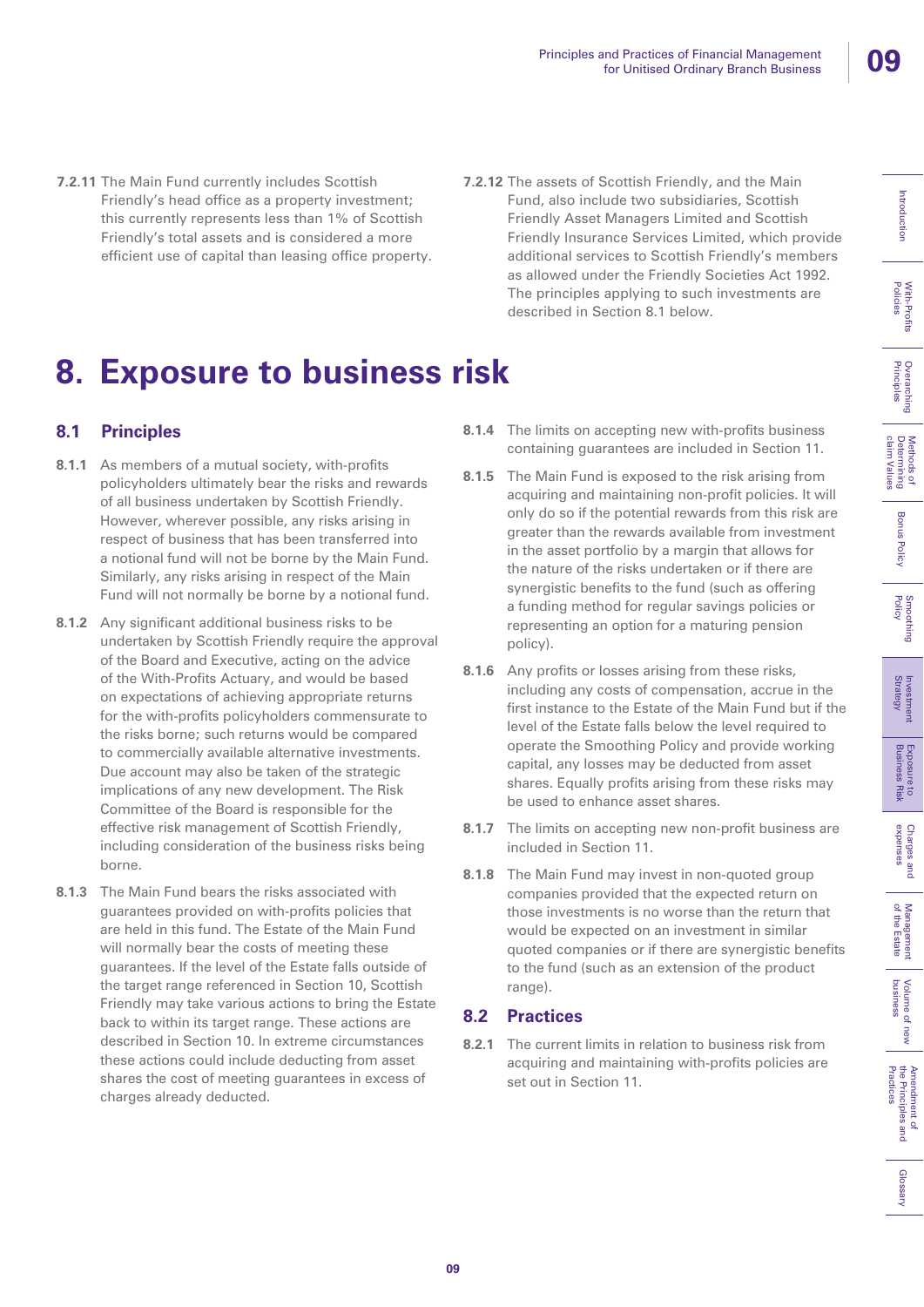- **8.2.2** The Main Fund contains non-profit policies, including unit-linked and protection business and remains open to new non-profit business.
- **8.2.3** The Main Fund is also exposed to the risk arising from the transfer of insurance business from other societies and insurance companies. Transfers of such businesses will only be done when the cost of running the acquired business is expected to be lower than the fees and charges paid by the acquired business to Scottish Friendly.
- **8.2.4** The Main Fund does operate two subsidiaries both of which are considered strategically important to Scottish Friendly – Scottish Friendly Asset Managers Ltd, a subsidiary which undertakes Child Trust Fund and Individual Savings Account management, and

# **9. Charges and Expenses**

# **9.1 Principles**

- **9.1.1** The aim of Scottish Friendly's approach to applying charges and apportioning expenses to with-profits policies is to achieve an overall broad fairness in such application of charges and apportionment of the total charges incurred by Scottish Friendly between policies and classes of policies, in the context of the pooled experience of a with-profits fund, based on an assessment of the underlying causes of such charges and expenses.
- **9.1.2** The expenses allocated to the with-profits fund are a fair proportion of the total expenses of Scottish Friendly. Investment expenses will be allocated with due regard to the categories of asset in which the fund is invested; new business expenses, including commission, will be allocated according to new business transacted, and renewal expenses will be allocated according to the relative administration requirements of the in-force portfolio.
- **9.1.3** These allocations exclude the costs attributable to the non-profit business although the benefits on with-profits policies may ultimately be affected by these costs if the Estate is insufficient to absorb any excess of costs over the expense loadings of the non-profit business.
- **9.1.4** The basis for allocation of expenses to withprofits business would only change if it could be demonstrated that the new basis would improve the fairness of the allocation.

## **9.2 Practices**

- **9.2.1** The charges that are currently applied to unitised with-profits policies are as set out in the relevant policy literature. These are deducted from the unit prices used in the calculation of the valuation of both the unit fund and the shadow fund (which underlies the asset share). Any difference between these charges and the actual expenses of the fund will also be charged to the shadow fund.
- **9.2.2** Expenses include those relating to the acquisition of business (commission to IFAs, marketing, setting up the policy, etc), expenses relating to investment in assets and expenses relating to ongoing administration. These expenses are charged to the fund at cost.
- **9.2.3** The level of expenses depends on many factors. Acquisition expenses depend on volumes of business acquired and so a growth in new business will increase expenses. However, administration expenses include fixed overheads as well as activitybased costs. Expenses also vary according to the type of policy being written, and so the 'business mix' is an important factor. These expenses must be met by the fund in the calculation of the surplus emerging. The allocation of expenses, including the application of any element of judgement, to the with-profits fund is based on an analysis of the above cost-drivers which underlie the business.
- **9.2.4** A number of Scottish Friendly's services are provided under outsourcing arrangements – such as fulfilment of direct marketing activity and some IT software development – and these arrangements are reviewed regularly; these arrangements are generally able to be terminated without penalty.

Scottish Friendly Insurance Services Ltd, a subsidiary which undertakes third party administration. Both of these subsidiaries provide Scottish Friendly's members with additional financial services products outside the constraints of the friendly society.

**8.2.5** Any profits or losses arising from business risks arising in the Main Fund are currently borne by the Estate of the Main Fund. To ensure that these are distributed fairly, the With-Profits Actuary considers each year the extent to which the investment return applied to asset shares should be increased or reduced to reflect these profits or losses. While this may change, investment returns have been increased in recent years to reflect a distribution of profits arising from business risks.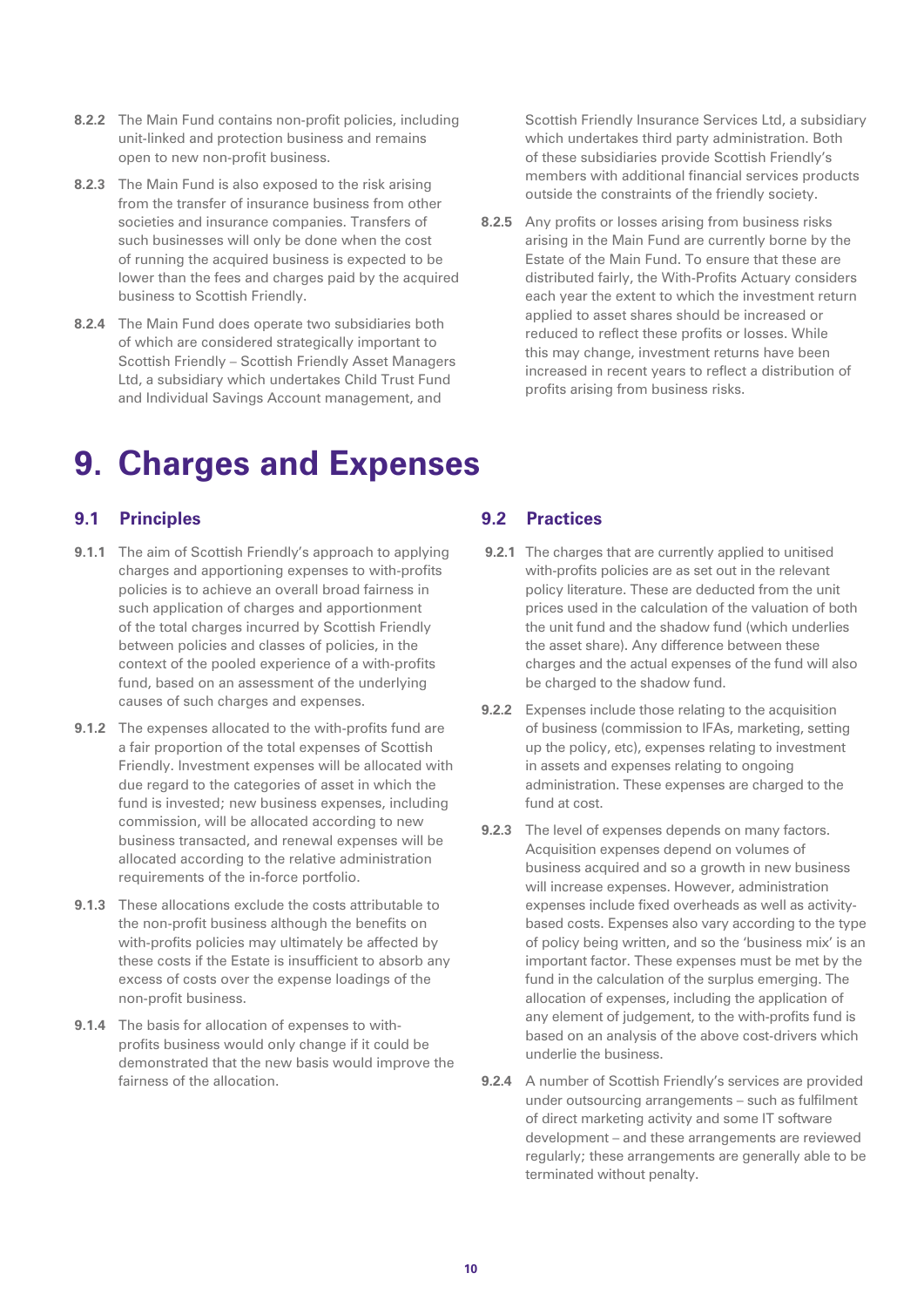# **10. Management of the Estate**

# **10.1 Principles**

- **10.1.1** Each class of transferred business that has been attributed its own notional fund will have its own notional estate. For the Main Fund we operate our Estate on a combined basis, so that it includes both the Ordinary Branch business and the Industrial Branch business funds.
- **10.1.2** The primary uses of the Estate include:
	- **a)** Supporting the ongoing corporate purposes of Scottish Friendly, having regard to the needs of current and future generations of members;
	- **b)** Supporting the smoothing of benefits paid to with-profits policyholders;
	- **c)** Supporting the Main Fund's investment strategy for the benefit of policyholders;
	- **d)** Providing statutory capital to meet reserving requirements in excess of the asset shares;
	- **e)** Providing working capital to cover any mismatch in timing between the receipt of charges applied to policies in the fund and the actual expenses incurred in the acquisition and maintenance of those policies;
	- **f)** Providing capital support to cover the costs of meeting guarantees. Charges deducted from asset shares to provide guarantees remain within the with-profits fund as part of the Estate, which meets the costs of those guarantees; and
	- **g)** Meeting any exceptional costs in managing the with-profits business arising as a result of legislation, taxation or other circumstances which in the opinion of the Board should not be charged to policyholder benefits.
- **10.1.3** The Estate of each of the notional funds will be managed in accordance with its own PPFM. However, in circumstances where solvency is threatened the main with-profits fund may be supported by these funds. Similarly, should the notional funds be unable to support the relevant transferred business the Main Fund would be required to support the solvency of the notional funds.
- **10.1.4** The level of the Estate is managed in line with the approved risk appetite framework, which sets targets for the financial position of Scottish Friendly and applies to each of its notional

internal funds.

- **10.1.5** If the Estate falls below the minimum level, then we will restrict the investment policy of the fund, the smoothing of benefits to existing policyholders and/or the level of new business being written in the funds. The aim is to manage policy values closer to the stated aim of paying claim values around 100% of asset share on average. If the Estate exceeds the maximum level, then we will pursue a less restrictive investment policy and/or (if possible) greater volumes of new business with the overall aim of improving policy values for a greater number of policyholders. There is no division of the Estate between any classes of business within the fund and there is no obligation on the Directors to distribute the estate to the current generation of policyholders.
- **10.1.6** In the event of the closure of Scottish Friendly to significant amounts of new business, then Scottish Friendly would continue to operate the Estate as described above but with a view to distributing amounts excess to requirements by means of enhancements to asset shares and so policy values.

# **10.2 Practices**

- **10.2.1** Where required, the Estate can be used to meet the excess of any expenses over the charges to with-profits policies and the excess of the cost of any guarantees over the charges to with-profits policies for those guarantees.
- **10.2.2** The Risk Appetite framework sets out the minimum level of capital that should be held in the Society and, separately, the minimum level of capital that should be held in the Main Fund. The framework also sets out the trigger levels for the Society and for the Main Fund, below which their capital positions would not be expected to fall. It also sets out upper limits. These limits and triggers are expressed as percentages of the regulatory capital requirement.
- **10.2.3** If the Estate falls, or is reasonably expected to fall, below the minimum level, then Scottish Friendly will consider taking a range of actions depending on the current level of the Estate and whether it is expected to increase or decrease over the foreseeable future. Scottish Friendly may initially consider taking actions such as reviewing bonus rates or suspending the application of the Smoothing Policy, and reduction of the equity backing ratio within normal ranges as set out in section 7.2.5. In the event that more extensive

Amendment of<br>the Principles and<br>Practices the Principles and Amendment of Practices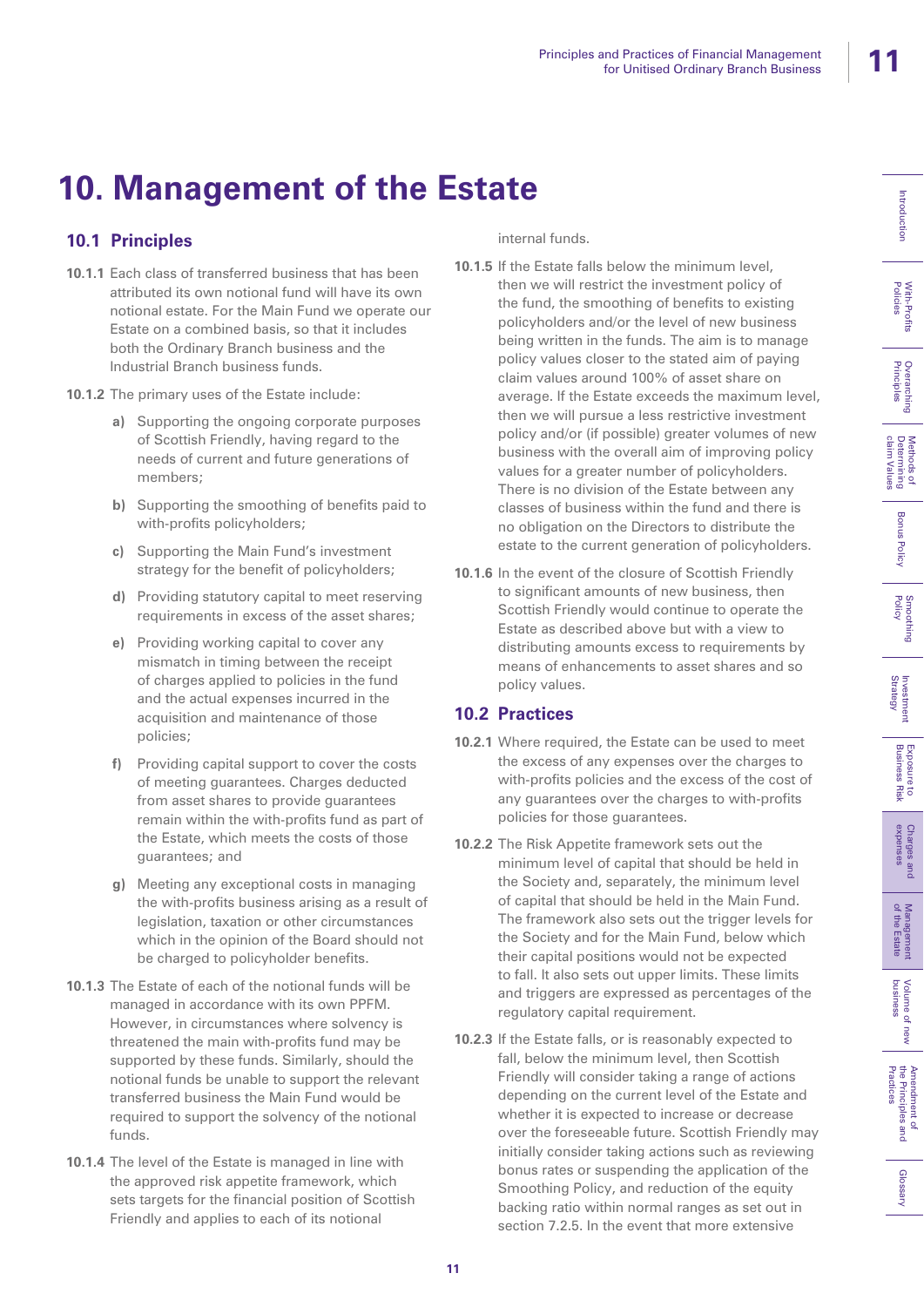actions are required to restore the Estate, Scottish Friendly may consider reducing equity backing ratios outside of the normal range, restricting new business sales, using Derivatives to hedge risk, and removing part or all of any previous enhancements to Asset Shares reflecting the distribution of profits from the management of the sub-funds and of non-profit business in the Main Fund. In extreme circumstances, Scottish Friendly may consider making further deductions from Asset Shares.

**10.2.4** The Estate provides the capital support required to maintain the solvency of the Main Fund. It is therefore important that in adverse market conditions the value of the Estate is sufficiently robust to continue to maintain the solvency of the fund. The investment strategy of the Estate will therefore tend to be more restricted than the rest of the fund and a significantly lower proportion of its assets will be invested in equity type investments.

# **11. Volume of new business**

## **11.1 Principles**

- **11.1.1** The volume of new business (both with-profits and non-profit) accepted into the fund will be such that it does not materially worsen the benefit expectations of the existing policyholders in the opinion of the Board (having taken advice from the With-Profits Actuary).
- **11.1.2** Should the Main Fund be subject to closure to significant amounts of new business, any estate would be used for the benefit of Scottish Friendly's members, not necessarily restricted to with-profits policyholders. The pace of any such distribution would depend on the ongoing need for such an estate (see Section 7) and the rate of decline in the fund and would be decided by the Board, advised by the With-Profits Committee and the With-Profits Actuary.

### **11.2 Practices**

- **11.2.1** There are currently no constraints on the volume of new business that may be accepted into the fund. However, Scottish Friendly reviews its new business plans each year to ensure that the costs of acquiring such business, including the impact of any financial strain, can be supported by the existing margins in the with-profits fund or from the Estate without damaging the interests of existing policyholders.
- **11.2.2** Scottish Friendly considers that the Main Fund should remain open to new business provided that it does not materially worsen the benefit expectations of existing with-profits policyholders.

# **12. Amendment of the Principles and Practices**

### **12.1 Amendments to Principles**

- **12.1.1** The Board may amend the Principles in this document but only upon the advice of the With-Profits Actuary. The With-Profits Committee will be consulted before any changes are made to the Principles.
- **12.1.2** If the With-Profits Actuary believes that any proposed amendment to the Principles will or may have a material effect upon the rights or reasonable expectations of policyholders, he shall give notice of such proposed amendment to the FCA.
- **12.1.3** Policyholders will be provided with three months' notice prior to the effective date of any change to the Principles.

## **12.2 Amendments to Practices**

- **12.2.1** The Board may amend the Practices in this document on the advice of the With-Profits Actuary, who will provide his written opinion on whether the proposed changes are consistent with the Principles.
- **12.2.2** Policyholders (and if appropriate the FCA) will be notified of changes to Practices. Details will be displayed on Scottish Friendly's website within 14 days of their implementation and policyholders will be advised of the nature of any changes in their next regular mailing from Scottish Friendly.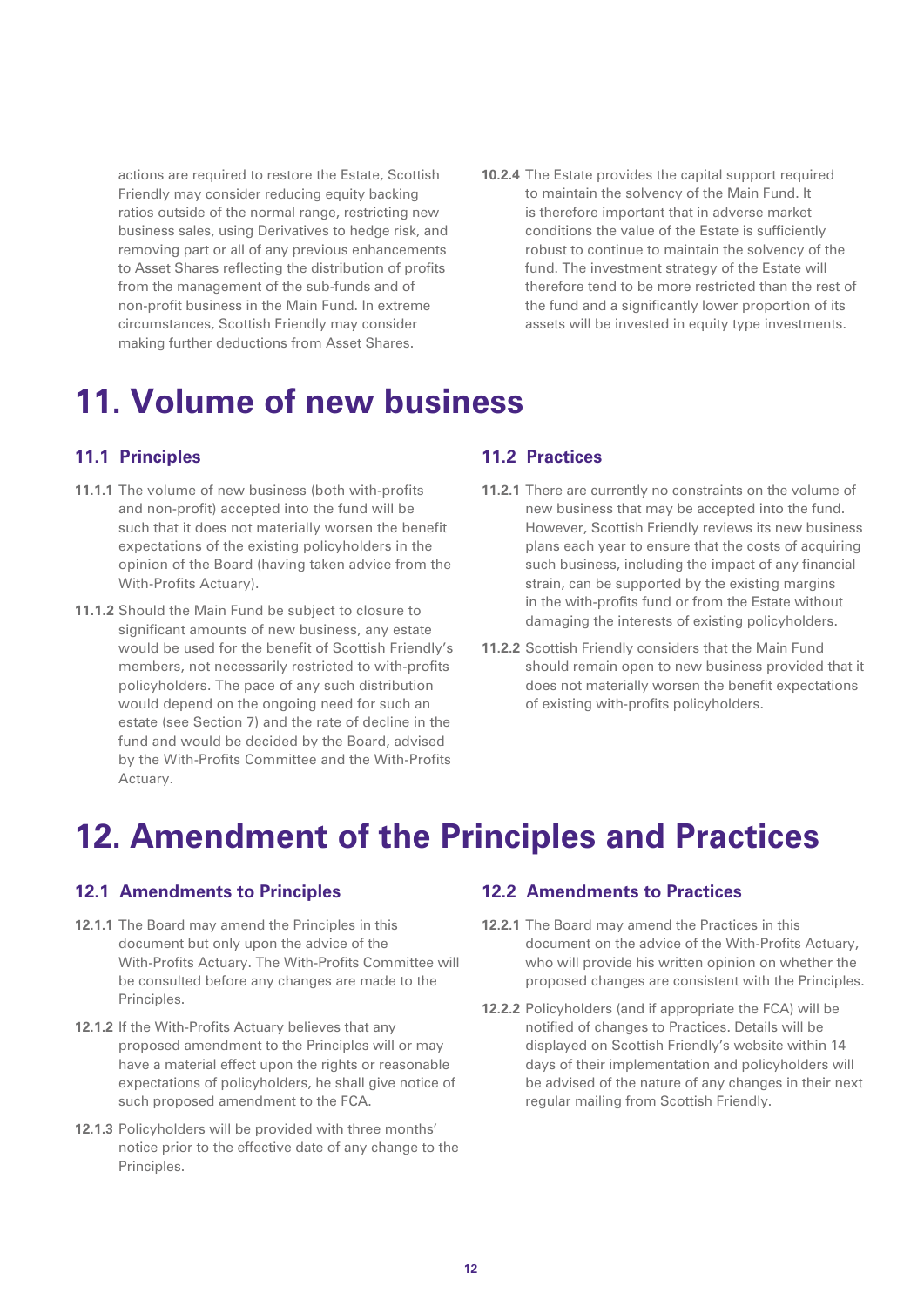With-Profits<br>Policies

**Overarching**<br>Principles

Methods of<br>Determining<br>claim Values

**Bonus Policy** 

Smoothing<br>Policy

Investment<br>Strategy

**Exposure to<br>Business Risk** 

Charges and<br>expenses

# **12.3 Minor Changes**

- **12.3.1** Notwithstanding the above, the Board may amend the PPFM if that change:
	- is necessary to correct an error or omission in the PPFM; or
	- would improve the clarity or presentation of the PPFM without materially affecting its substance; or
	- is immaterial.
- **12.3.2** Changes made in these circumstances will not necessarily be notified to policyholders as described in Sections 12.1 and 12.2.

# **12.4 Compliance and Record Keeping**

- **12.4.1** The With-Profits Committee will assist the Board in ensuring compliance with the PPFM and the maintenance of governance arrangements to achieve this.
- **12.4.2** Whenever the PPFM document is changed, Scottish Friendly will:
	- Document the changes and keep previous versions of the PPFM for at least 6 years;
	- Ensure that revised procedures and systems are properly documented; and
	- Ensure the implementation of the change(s) is properly managed with appropriate change controls.

of the Estate Management

Management<br>of the Estate

business Volume of new

Volume of r<br>business

new

Practices the Principles and Amendment of

Amendment of<br>the Principles and<br>Practices